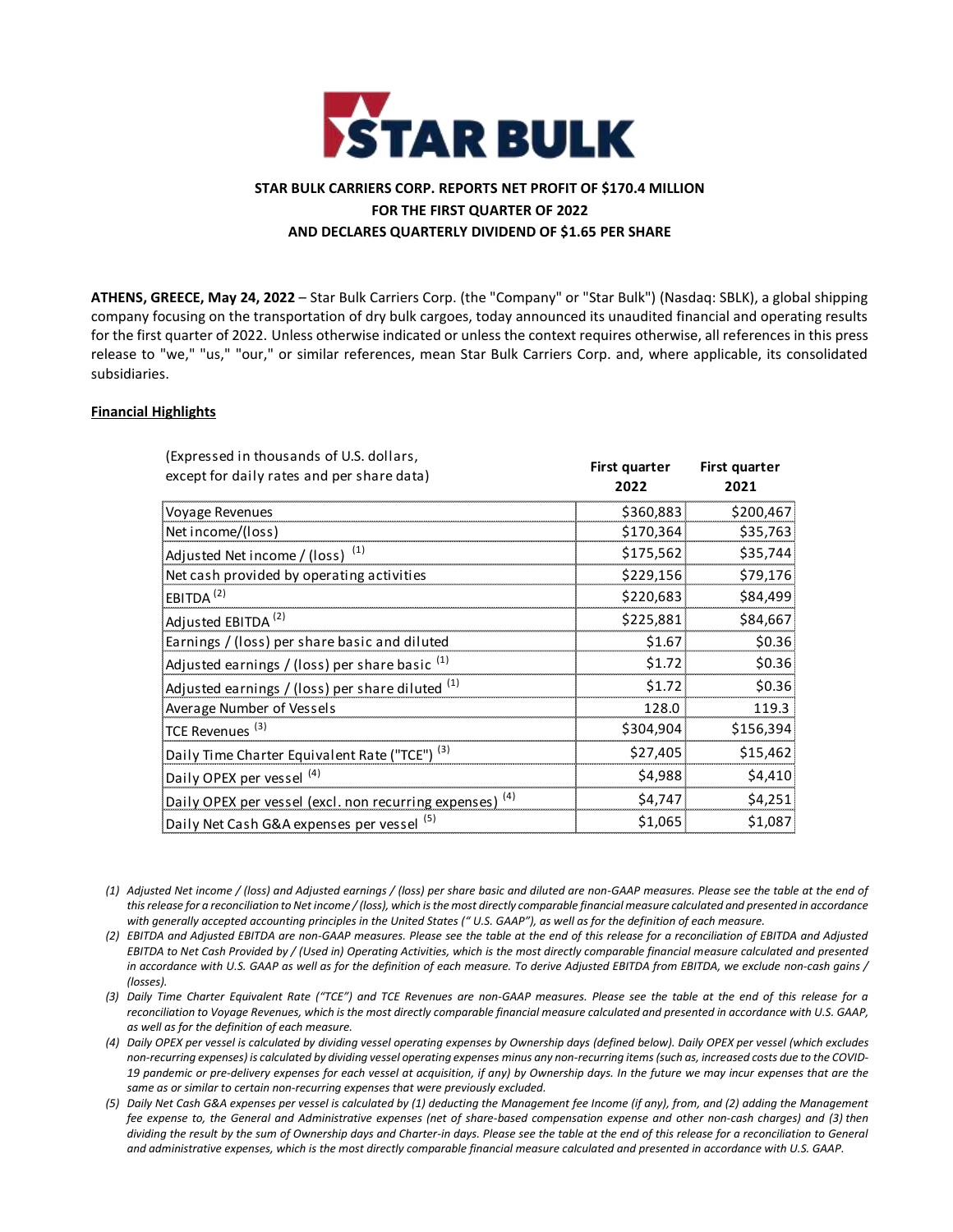## **Petros Pappas, Chief Executive Officer of Star Bulk, commented:**

*"Star Bulk reported strong results for the first quarter of 2022, with Net Income of \$170.4 million, EBITDA of \$220.7 million and TCE Revenues of \$304.9 million. TCE for the quarter was \$27,405 / day per vessel, an increase of 77% YoY. This result marks our strongest daily TCE performance for the first quarter of a year, when rates are traditionally weaker, since 2009. Looking to the next quarter, we have covered 74.3% of our available days for Q2 at a TCE of \$29,759 / day per vessel.*

*We continue to return profits to our shareholders, with the Board of Directors approving a dividend of \$1.65 per share as per the Company's existing dividend policy. Over the last four quarters, we have distributed a dividend of \$5.60 per share to our shareholders.* 

*Dry bulk market prospects are favorable, notwithstanding the challenging global economic conditions. Main driver remains the limited supply growth with the historically low vessel orderbook and the upcoming environmental regulations further suppressing orders and speeds. Demand is still robust with continued strong commodity flows over longer distances due to infrastructure investments and trade dislocations."*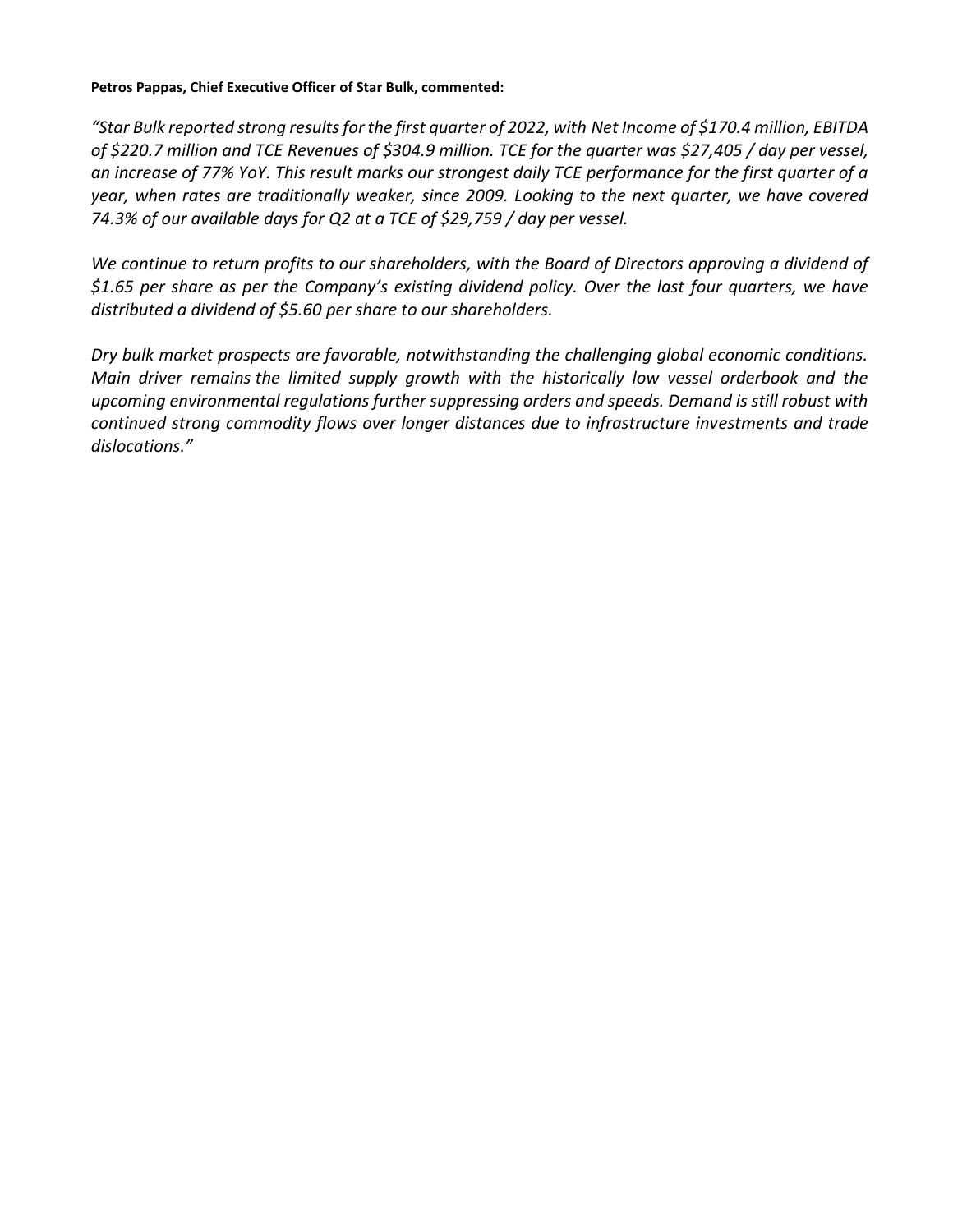### *Recent Developments*

#### **Declaration of Dividend**

As of March 31, 2022, we owned 128 vessels and our Total Cash Balance was \$444.4 million. Taking into account the Minimum Cash Balance per Vessel of \$2.10 million and deducting also the net proceeds of \$4.3 million for the shares issued and sold under our effective at-the-market offering programs during the quarter (as described below), on May 24, 2022, pursuant to our dividend policy, our Board of Directors declared a quarterly cash dividend of \$1.65 per share, payable on or about June 16, 2022 to all shareholders of record as of June 3, 2022. The ex-dividend date is expected to be June 2, 2022.

### **Shares Outstanding Update**

During 2022 and through the date of this release, we have issued and sold 654,690 common shares under the effective atthe-market offering programs at an average price of \$30.85 per share, resulting in net proceeds of \$19.8 million, of which we received \$4.3 million as of March 31, 2022.

In April 2022, we repurchased 450,011 common shares in open market transactions at an average price of \$26.07 per share for an aggregate consideration of \$11.7 million, pursuant to the previously announced \$50.0 million share repurchase program, all of which were cancelled and removed from our share capital as of the date of this release. As of today, we have \$28.0 million outstanding under the authorized share repurchase program (the "Share Repurchase Program").

### **Financing**

On May 24, 2022, we repaid the outstanding amounts of \$83.6 million under the lease agreements of the seven vessels acquired in February 2021 from Eneti Inc. We have received credit committee approval from a major European Bank for an amount of up to \$100.0 million to replenish the cash used for the prepayment of the outstanding lease amounts of the aforementioned vessels and refinance two additional vessels with an outstanding debt balance of \$16.1 million as of today. As a result of the new facility, we expect to save approximately \$1.5 million per year in interest costs.

### *Vessel Employment Overview*

Daily Time Charter Equivalent Rate ("TCE") is a non-GAAP measure. Please see the table at the end of this release for a reconciliation to Voyage Revenues, which is the most directly comparable financial measure calculated and presented in accordance with U.S. GAAP.

## **For the first quarter of 2022 our TCE rate was:**

| Capesize / Newcastlemax Vessels:            | \$26,236 per day.  |
|---------------------------------------------|--------------------|
| Post Panamax / Kamsarmax / Panamax Vessels: | \$27,994 per day.  |
| Ultramax / Supramax Vessels:                | $$27,169$ per day. |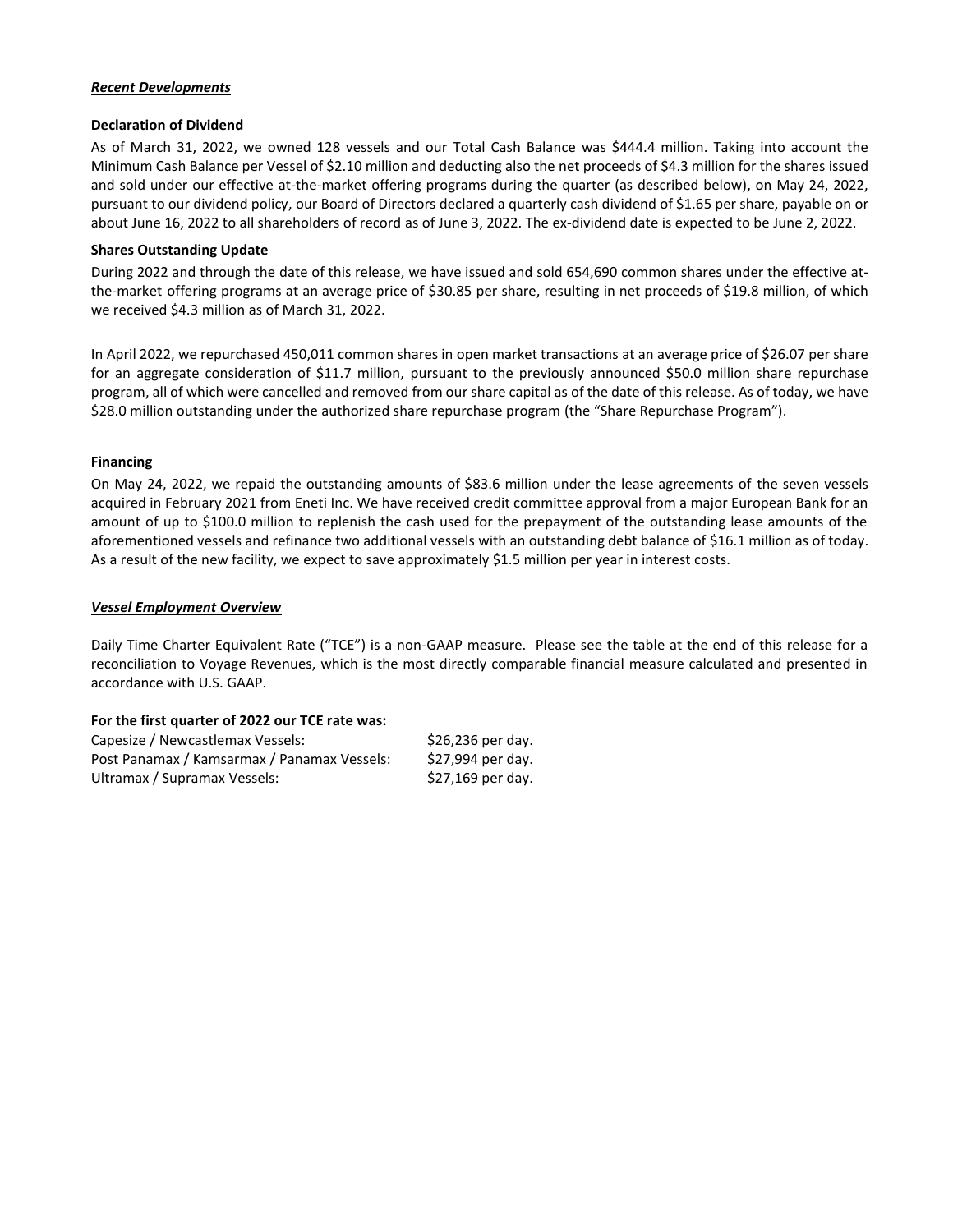*Amounts shown throughout the press release and variations in period–on–period comparisons are derived from the actual unaudited numbers in our books and records. Reference to per share figures below are based on 102,257,673 and 99,019,944 weighted average diluted shares for the first quarter of 2022 and 2021, respectively.*

## **First Quarter 2022 and 2021 Results**

For the first quarter of 2022, we had a net income of \$170.4 million, or \$1.67 earnings per share, compared to a net income for the first quarter of 2021 of \$35.8 million, or \$0.36 earnings per share.

Adjusted net income, which excludes certain non-cash items, was \$175.6 million, or \$1.72 earnings per share, for the first quarter of 2022, compared to an adjusted net income for the first quarter of 2021 of \$35.7 million, or \$0.36 earnings per share.

Net cash provided by operating activities for the first quarter of 2022 was \$229.2 million, compared to \$79.2 million for the first quarter of 2021. Adjusted EBITDA, which excludes certain non-cash items, was \$225.9 million for the first quarter of 2022, compared to \$84.7 million for the first quarter of 2021.

Voyage revenues for the first quarter of 2022 increased to \$360.9 million from \$200.5 million in the first quarter of 2021 and Time charter equivalent revenues ("TCE Revenues")<sup>1</sup> were \$304.9 million for the first quarter of 2022, compared to \$156.4 million for the first quarter of 2021. TCE rate for the first quarter of 2022 was \$27,405 compared to \$15,462 for the first quarter of 2021 which is indicative of the significantly improved market conditions prevailing during the recent quarter.

For the first quarters of 2022 and 2021, vessel operating expenses were \$57.5 million and \$47.4 million, respectively, primarily driven by the increase in the average number of vessels in our fleet to 128.0 vessels in the first quarter of 2022 from 119.3 vessels for the respective quarter of 2021. Vessel operating expenses for the first quarter of 2022 included additional crew expenses related to the increased number and cost of crew changes performed during the period as a result of COVID-19 restrictions estimated to be \$2.8 million. Vessel operating expenses for the first quarter of 2021 included COVID-19 related expenses of \$1.3 million and pre-delivery and pre-joining expenses of \$0.5 million. Excluding non-recurring expenses such as the increased costs due to COVID-19 and pre-delivery and pre-joining expenses, our daily operating expenses per vessel for the first quarters of 2022 and 2021 were \$4,747 and \$4,251, respectively. This increase was mainly driven by higher repair and maintenance costs due to the preventive maintenance program of our fleet, ensuring quality service to our clients and minimizing off hire time.

General and administrative expenses for the first quarters of 2022 and 2021 were \$8.8 million and \$7.3 million, respectively, primarily due to the increase in the stock based compensation expense to \$1.2 million from \$0.3 million and the average number of vessels in our fleet. Vessel management fees for the first quarters of 2022 and 2021 were \$4.8 million and \$4.7 million, respectively. Our daily net cash general and administrative expenses per vessel (including management fees and excluding share-based compensation and other non-cash charges) for the first quarters of 2022 and 2021 were \$1,065 and \$1,087, respectively.

Interest and finance costs net of interest and other income/(loss) for the first quarters of 2022 and 2021 were \$11.8 million and \$12.7 million, respectively. This decrease is primarily attributable to the decline in the average interest rate on our outstanding indebtedness, mainly driven by the refinancing of certain of our debt agreements and the redemption of our outstanding 8.30% Senior Notes in July 2021, as well as the decrease in the weighted average outstanding debt balance during the corresponding periods.

<sup>&</sup>lt;sup>1</sup> Please see the table at the end of this release for the calculation of the TCE Revenues.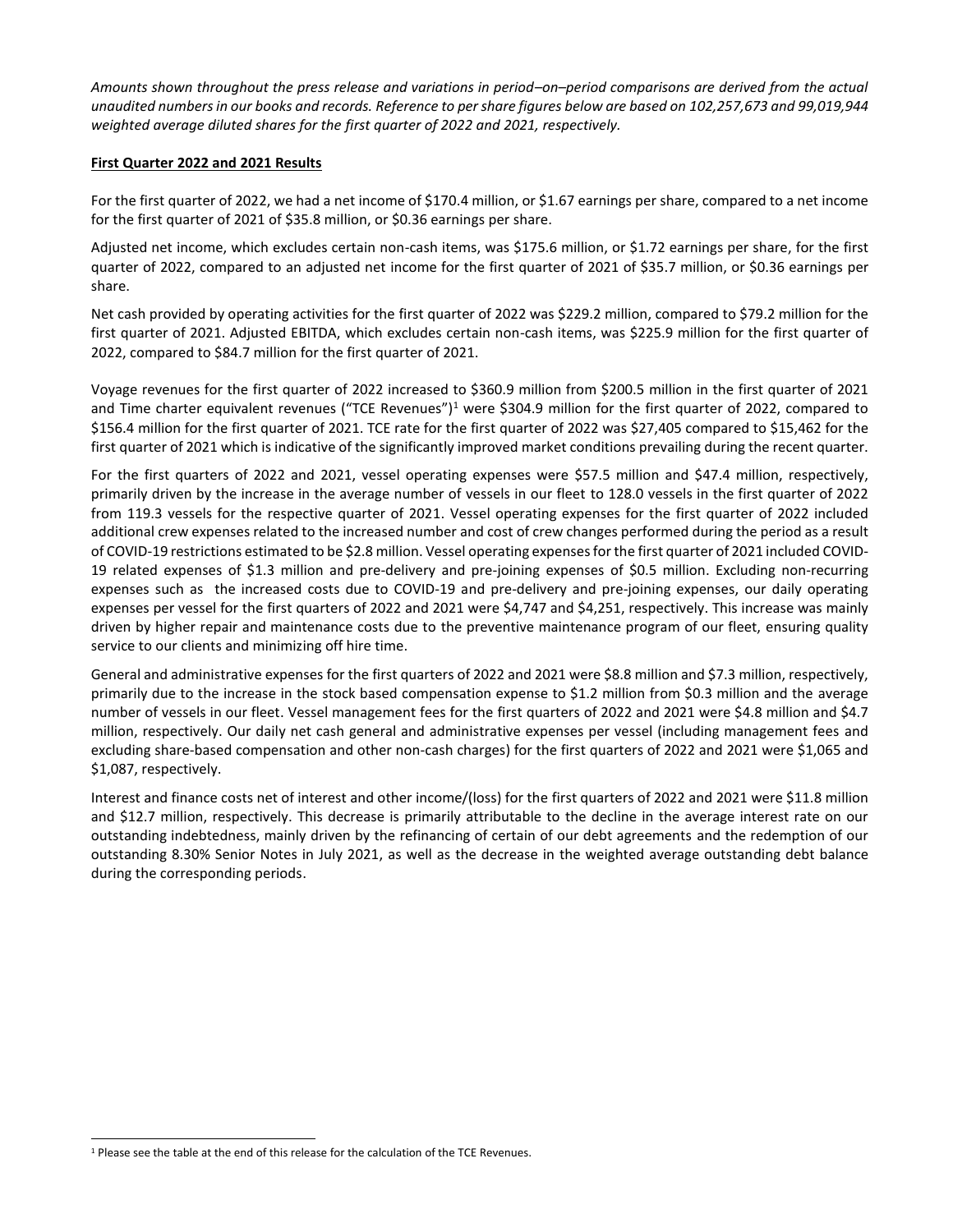# **Unaudited Consolidated Statement of Operations**

*(Expressed in thousands of U.S. dollars except for share and per share data)* **First quarter 2022 First quarter 2021**

| <b>Revenues:</b>                                                                                                                                               |                                          |                                        |
|----------------------------------------------------------------------------------------------------------------------------------------------------------------|------------------------------------------|----------------------------------------|
| Voyage revenues                                                                                                                                                | \$<br>360,883                            | \$<br>200,467                          |
| <b>Total revenues</b>                                                                                                                                          | 360,883                                  | 200,467                                |
| <b>Expenses:</b>                                                                                                                                               |                                          |                                        |
| Voyage expenses                                                                                                                                                | (53, 404)                                | (40, 052)                              |
| Charter-in hire expense                                                                                                                                        | (4,012)                                  | (2,943)                                |
| Vessel operating expenses                                                                                                                                      | (57, 466)                                | (47, 354)                              |
| Dry docking expenses                                                                                                                                           | (8, 727)                                 | (12, 191)                              |
| Depreciation                                                                                                                                                   | (38, 461)                                | (36, 233)                              |
| Management fees                                                                                                                                                | (4,839)                                  | (4,667)                                |
| General and administrative expenses                                                                                                                            | (8, 765)                                 | (7, 297)                               |
| Gain/(Loss) on forward freight agreements and bunker swaps                                                                                                     | (2,623)                                  | (2,085)                                |
| Other operational loss                                                                                                                                         | (614)                                    | (1, 340)                               |
| Other operational gain                                                                                                                                         | 267                                      | 1,017                                  |
| Gain on time charter agreement termination                                                                                                                     |                                          | 1,102                                  |
| <b>Operating income/(loss)</b>                                                                                                                                 | 182,239                                  | 48,424                                 |
| Interest and finance costs                                                                                                                                     | (12,082)                                 | (14, 440)                              |
| Interest and other income/(loss)                                                                                                                               | 261                                      | 1,750                                  |
| Loss on debt extinguishment, net                                                                                                                               |                                          |                                        |
| Total other expenses, net                                                                                                                                      | (11, 821)                                | (12,690)                               |
| Income/(Loss) before equity in investee                                                                                                                        | 170,418                                  | 35,734                                 |
| Equity in income/(loss) of investee                                                                                                                            | (17)                                     | 29                                     |
| Income/(Loss) before taxes                                                                                                                                     | \$<br>170,401                            | \$<br>35,763                           |
| Income taxes                                                                                                                                                   | (37)                                     |                                        |
| Net income/(loss)                                                                                                                                              | \$<br>170,364                            | \$<br>35,763                           |
| Earnings/(loss) per share, basic and diluted<br>Weighted average number of shares outstanding, basic<br>Weighted average number of shares outstanding, diluted | \$<br>1.67<br>101,981,583<br>102,257,673 | \$<br>0.36<br>98,712,581<br>99,019,944 |
|                                                                                                                                                                |                                          |                                        |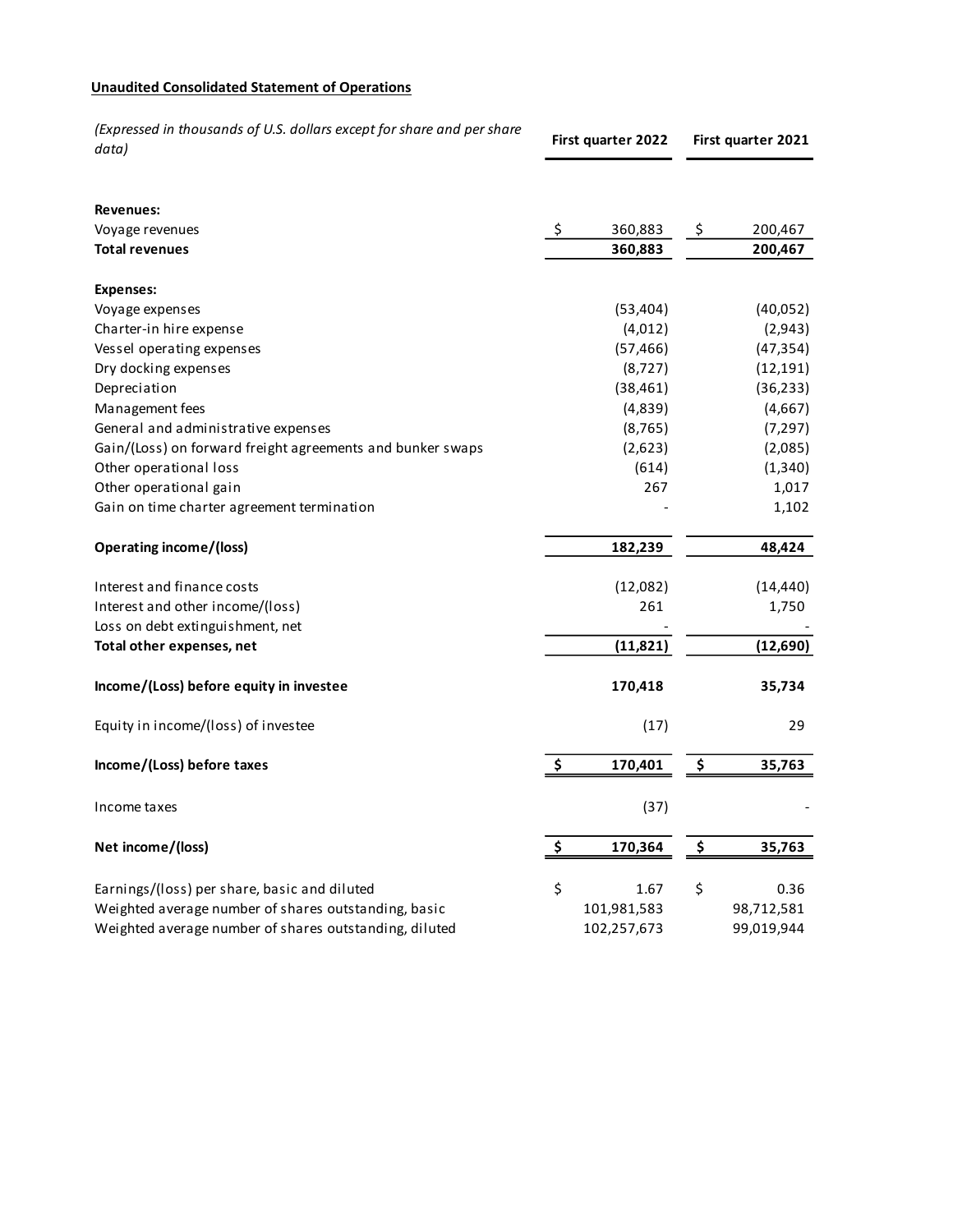# **Unaudited Consolidated Condensed Balance Sheet Data**

*(Expressed in thousands of U.S. dollars)*

| <b>ASSETS</b>                                                                                                                             |     | March 31, 2022 |    | December 31, 2021 |
|-------------------------------------------------------------------------------------------------------------------------------------------|-----|----------------|----|-------------------|
| Cash and cash equivalents and resticted cash, current                                                                                     | Ś   | 442,385        |    | 471,250           |
| Other current assets                                                                                                                      |     | 221,516        |    | 211,674           |
| <b>TOTAL CURRENT ASSETS</b>                                                                                                               |     | 663,901        |    | 682,924           |
| Vessels and other fixed assets, net                                                                                                       |     | 2,982,610      |    | 3,013,038         |
| Restricted cash, non current                                                                                                              |     | 2,021          |    | 2,021             |
| Other non-current assets                                                                                                                  |     | 62,162         |    | 56,736            |
| <b>TOTAL ASSETS</b>                                                                                                                       | -Ś  | 3,710,694      | \$ | 3,754,719         |
|                                                                                                                                           |     |                |    |                   |
| Current portion of long-term bank loans and lease financing                                                                               | \$  | 205,830        | \$ | 207,135           |
| Other current liabilities                                                                                                                 |     | 105,960        |    | 83,661            |
| <b>TOTAL CURRENT LIABILITIES</b>                                                                                                          |     | 311,790        |    | 290,796           |
| Long-term bank loans and lease financing non-current (net of unamortized<br>deferred finance fees of \$14,841 and \$16,171, respectively) |     | 1,284,472      |    | 1,334,593         |
| Other non-current liabilities                                                                                                             |     | 46,516         |    | 49,312            |
| <b>TOTAL LIABILITIES</b>                                                                                                                  | - Ś | 1,642,778      | Ŝ  | 1,674,701         |
| <b>SHAREHOLDERS' EQUITY</b>                                                                                                               |     | 2,067,916      |    | 2,080,018         |
| TOTAL LIABILITIES AND SHAREHOLDERS' EQUITY                                                                                                |     | 3,710,694      |    | 3,754,719         |

# **Unaudited Consolidated Condensed Cash Flow Data**

| (Expressed in thousands of U.S. dollars)               | First quarter 2022 |            | First quarter 2021 |           |  |
|--------------------------------------------------------|--------------------|------------|--------------------|-----------|--|
| Net cash provided by / (used in) operating activities  | \$                 | 229,156    | \$                 | 79,176    |  |
| Acquisition of vessels and other fixed assets          |                    | (101)      |                    | (53,436)  |  |
| Capital expenditures for vessel modifications/upgrades |                    | (6,313)    |                    | (11, 395) |  |
| Insurance Proceeds                                     |                    | 1,600      |                    | 4,544     |  |
| Net cash provided by / (used in) investing activities  |                    | (4, 814)   |                    | (60, 287) |  |
| Proceeds from vessels' new debt                        |                    |            |                    | 36,000    |  |
| Scheduled vessels' debt repayment                      |                    | (52, 756)  |                    | (43,416)  |  |
| Financing fees                                         |                    |            |                    | (1, 340)  |  |
| Refund of financing premia                             |                    |            |                    | 903       |  |
| Shares issued                                          |                    | 4,350      |                    |           |  |
| Dividend payments                                      |                    | (204,801)  |                    |           |  |
| Net cash provided by / (used in) financing activities  |                    | (253, 207) |                    | (7,853)   |  |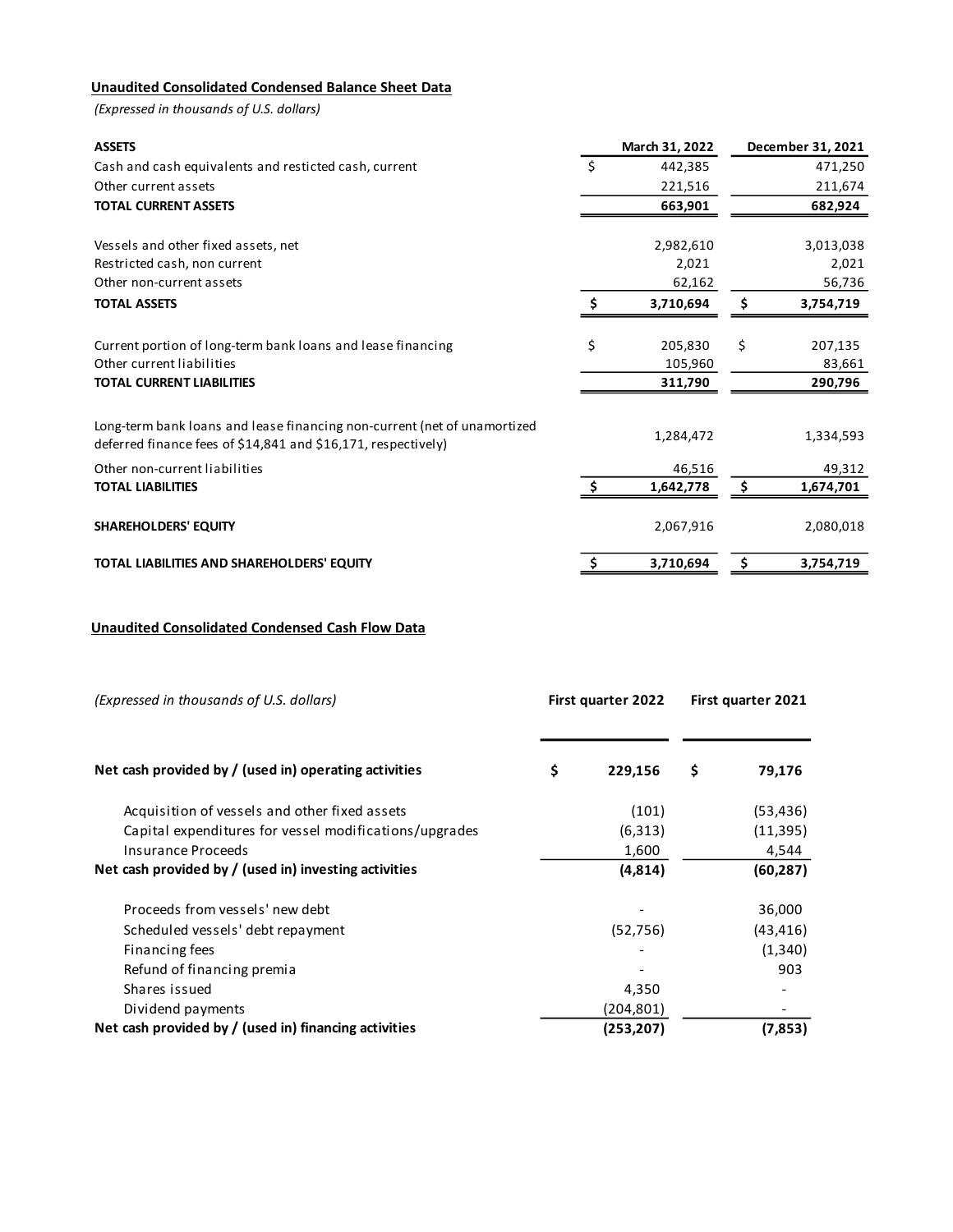#### **Summary of Selected Data**

|                                                          | First quarter 2022 | First quarter 2021 |
|----------------------------------------------------------|--------------------|--------------------|
| Average number of vessels (1)                            | 128.0              | 1193               |
| Number of vessels (2)                                    | 128                | 125                |
| Average age of operational fleet (in years) (3)          | 101                | 9.3                |
| Ownership days (4)                                       | 11,520             | 10,737             |
| Available days (5)                                       | 11,126             | 10,115             |
| Charter-in days (6)                                      | 199                | 175                |
| Daily Time Charter Equivalent Rate (7)                   | \$27,405           | \$15,462           |
| Daily OPEX per vessel (8)                                | \$4,988            | \$4,410            |
| Daily OPEX per vessel (excl. non recurring expenses) (8) | \$4,747            | \$4,251            |
| Daily Net Cash G&A expenses per vessel (9)               | \$1,065            | \$1,087            |

*(1) Average number of vessels is the number of vessels that constituted our owned fleet for the relevant period, as measured by the sum of the number of days each operating vessel was a part of our owned fleet during the period divided by the number of calendar days in that period.* 

*(2) As of the last day of the periods reported.*

*(3) Average age of our operational fleet is calculated as of the end of each period.*

*(4) Ownership days are the total calendar days each vessel in the fleet was owned by usfor the relevant period, including vessels subject to sale and leaseback transactions and finance leases.* 

*(5) Available days for the fleet are the Ownership days after subtracting off-hire days for major repairs, dry docking or special or intermediate surveys and for vessels' improvements and upgrades. The available days for each period presented were also decreased by off-hire days relating to disruptions in connection with crew changes as a result of COVID-19. Our method of computing Available Days may not necessarily be comparable to Available Days of other companies due to differences in methods of calculation.*

*(6) Charter-in days are the total days that we charter-in vessels, not owned by us.*

*(7) Time charter equivalent rate represents the weighted average daily TCE rates of our operating fleet (including owned fleet and fleet under charter-in arrangements). TCE rate is a measure of the average daily net revenue performance of our vessels. Our method of calculating TCE rate is determined by dividing (a) TCE Revenues, which consists of voyage revenues net of voyage expenses, charter-in hire expense, amortization of fair value of above/below market acquired time charter agreements, if any, as well as adjusted for the impact of realized gain/(loss) on forward freight agreements ("FFAs") and bunker swaps by (b) Available days for the relevant time period. Available days do not include the Charter-in days as per the relevant definitions provided above. Voyage expenses primarily consist of port, canal and fuel costs that are unique to a particular voyage, which would otherwise be paid by the charterer under a time charter contract, as well as commissions. In the calculation of TCE Revenues, we also include the realized gain/(loss) on FFAs and bunker swaps as we believe that this method better reflects the chartering result of our fleet and is more comparable to the method used by our peers. TCE Revenues and TCE rate, which are non-GAAP measures, provide additional meaningful information in conjunction with voyage revenues, the most directly comparable GAAP measure, because they assist our management in making decisions regarding the deployment and use of our vessels and because we believe that they provide useful information to investors regarding our financial performance. TCE rate is a standard shipping industry performance measure used primarily to compare period-to-period changes in a shipping company's performance despite changes in the mix of charter types (i.e., voyage charters, time charters, bareboat charters and pool arrangements) under which its vessels may be employed between the periods. Our method of computing TCE Revenues and TCE rate may not necessarily be comparable to those of other companies due to differences in methods of calculation. For a detailed calculation please see the table at the end of this release with the reconciliation of Voyage Revenues to TCE.* 

*(8) Daily OPEX per vessel is calculated by dividing vessel operating expenses by Ownership days. Daily OPEX per vessel (excluding non- recurring expenses) is calculated by dividing vessel operating expenses minus any non-recurring expenses or other additional expenses due to conditions outside of the Company's control (such as pre-delivery expenses for each vessel at acquisition or increased costs due to the COVID-19 pandemic, if any ) by Ownership days. We exclude non-recurring expenses that may occur occasionally from our Daily OPEX per vessel, since these generally represent items that we would not anticipate occurring as part of our normal business on a regular basis. We believe that Daily OPEX per vessel (excluding non-recurring expenses) is a useful measure for our management and investors for period to period comparison with respect to our operating cost performance since such measure eliminates the effects of non-recurring items which may vary from period to period, are not part of our daily business and derive from reasons unrelated to overall operating performance. In the future we may incur expenses that are the same as or similar to certain non-recurring expenses that were previously excluded.*

*(9) Please see the table at the end of this release for the reconciliation to General and administrative expenses, the most directly comparable GAAP measure. We believe that Daily Net Cash G&A expenses per vessel is a useful measure for our management and investors for period to period comparison with respect*  to our financial performance since such measure eliminates the effects of non-cash items which may vary from period to period, are not part of our daily *business and derive from reasons unrelated to overall operating performance.*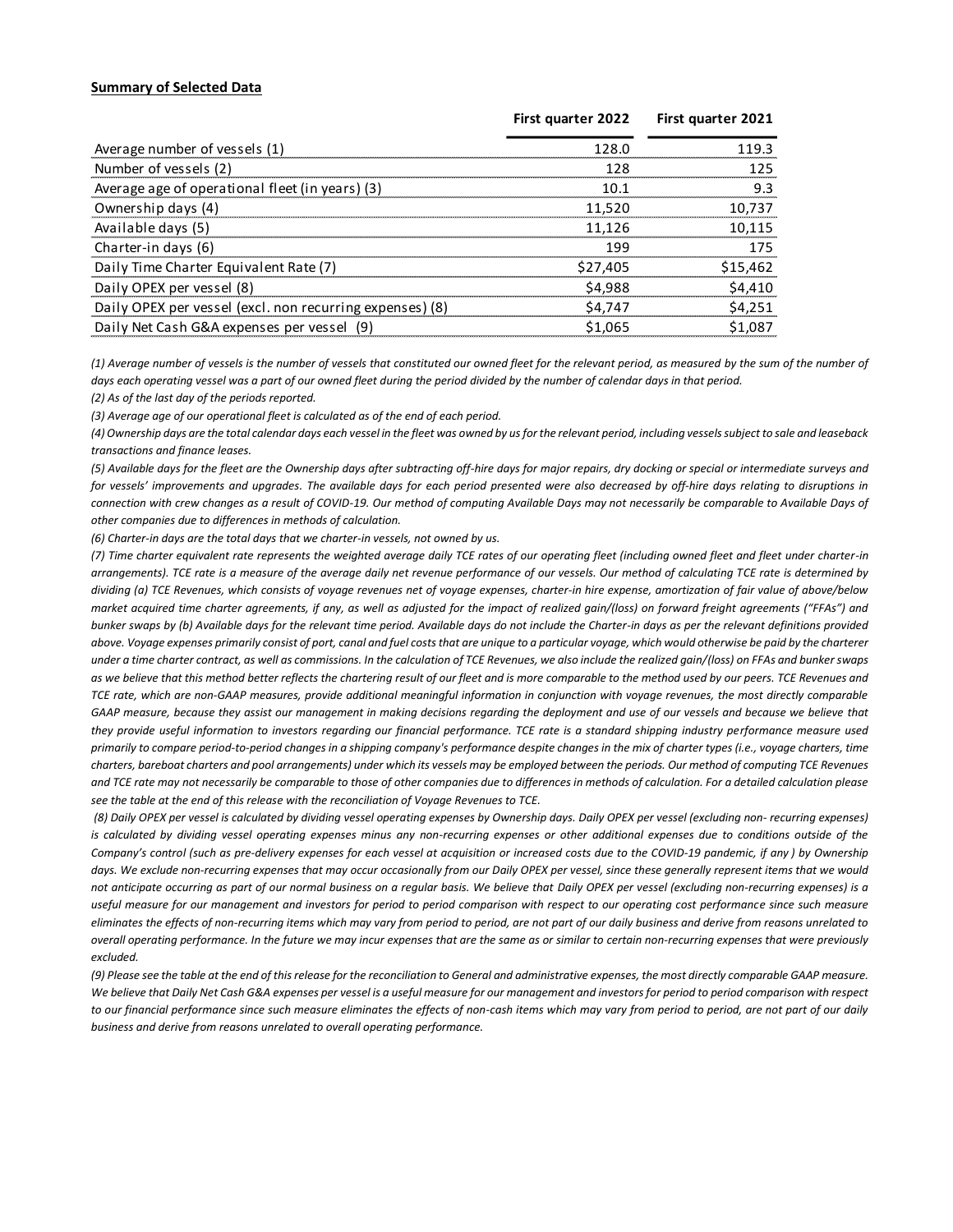#### **EBITDA and Adjusted EBITDA Reconciliation**

We include EBITDA herein since it is a basis upon which we assess our liquidity position. It is also used by our lenders as a measure of our compliance with certain loan covenants and we believe that it presents useful information to investors regarding our ability to service and/or incur indebtedness.

To derive Adjusted EBITDA from EBITDA, we exclude non-cash gains/(losses) such as those related to sale of vessels, share based compensation expense, impairment loss, loss from bad debt, change in fair value of forward freight agreements and bunker swaps and the equity in income/(loss) of investee and other non-cash charges, if any, which may vary from period to period and for different companies and because these items do not reflect operational cash inflows and outflows of our fleet.

EBITDA and Adjusted EBITDA do not represent and should not be considered as alternatives to cash flow from operating activities or net income, as determined by United States generally accepted accounting principles, or U.S. GAAP. Our method of computing EBITDA and Adjusted EBITDA may not necessarily be comparable to other similarly titled captions of other companies due to differences in methods of calculation.

The following table reconciles net cash provided by operating activities to EBITDA and Adjusted EBITDA:

| (Expressed in thousands of U.S. dollars)                                                           | First quarter 2022 |           | First quarter 2021 |           |  |
|----------------------------------------------------------------------------------------------------|--------------------|-----------|--------------------|-----------|--|
| Net cash provided by/(used in) operating activities                                                | \$                 | 229,156   | Ŝ.                 | 79,176    |  |
| Net decrease / (increase) in current assets                                                        |                    | 6,119     |                    | 26,623    |  |
| Net increase / (decrease) in operating liabilities, excluding current<br>portion of long term debt |                    | (19, 801) |                    | (30, 697) |  |
| Share-based compensation                                                                           |                    | (1,233)   |                    | (313)     |  |
| Amortization of deferred finance charges                                                           |                    | (1, 339)  |                    | (1, 815)  |  |
| Unrealized gain / (loss) on forward freight agreements and bunker<br>swaps                         |                    | (4,060)   |                    | (1, 194)  |  |
| Total other expenses, net                                                                          |                    | 11,821    |                    | 12,690    |  |
| Income tax                                                                                         |                    | 37        |                    |           |  |
| Equity in income/(loss) of investee                                                                |                    | (17)      |                    | 29        |  |
| <b>EBITDA</b>                                                                                      | Ŝ.                 | 220,683   | \$                 | 84,499    |  |
| Equity in (income)/loss of investee                                                                |                    | 17        |                    | (29)      |  |
| Gain on time charter agreement termination                                                         |                    |           |                    | (1, 102)  |  |
| Unrealized (gain)/loss on forward freight agreements and bunker<br>swaps                           |                    | 4,060     |                    | 1,194     |  |
| Share-based compensation                                                                           |                    | 1,233     |                    | 313       |  |
| Other non-cash charges                                                                             |                    | (112)     |                    | (208)     |  |
| <b>Adjusted EBITDA</b>                                                                             | \$                 | 225,881   | \$                 | 84,667    |  |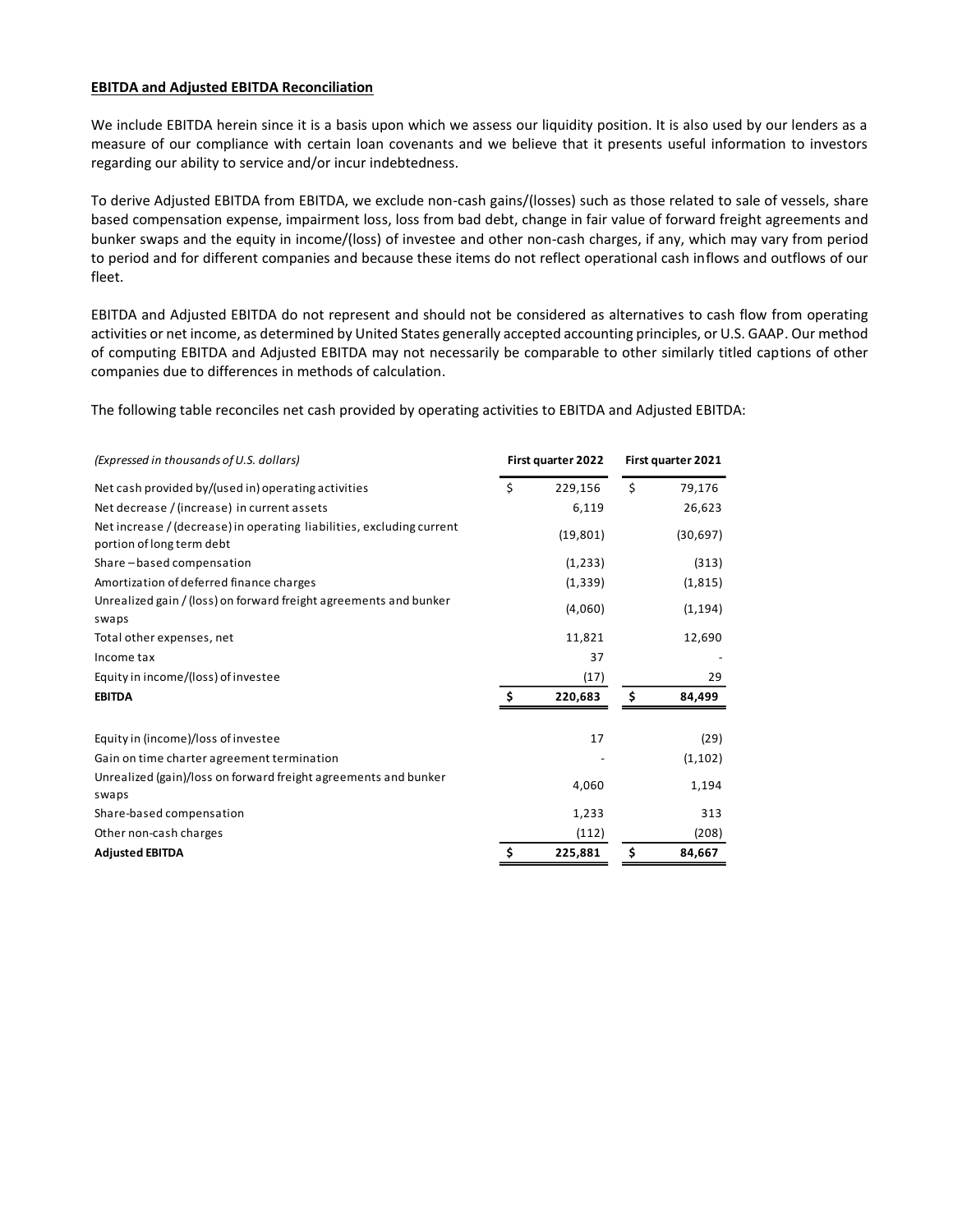## **Net income/(Loss) and Adjusted Net income/(Loss) Reconciliation and calculation of Adjusted Earnings/(Loss) Per Share**

To derive Adjusted Net Income/(Loss) and Adjusted Earnings/(Loss) Per Share from Net Income/(Loss), we exclude non-cash items, as provided in the table below. We believe that Adjusted Net Income/(Loss) and Adjusted Earnings/(Loss) Per Share assist our management and investors by increasing the comparability of our performance from period to period since each such measure eliminates the effects of such non-cash items as gain/(loss) on sale of assets, unrealized gain/(loss) on derivatives, impairment loss and other items which may vary from year to year, for reasons unrelated to overall operating performance. In addition, we believe that the presentation of the respective measure provides investors with supplemental data relating to our results of operations, and therefore, with a more complete understanding of factors affecting our business than with GAAP measures alone. Our method of computing Adjusted Net Income/(Loss) and Adjusted Earnings/ (Loss) Per Share may not necessarily be comparable to other similarly titled captions of other companies due to differences in methods of calculation.

The following table reconciles Net income / (loss) to Adjusted Net income / (loss):

*(Expressed in thousands of U.S. dollars except for share and per share data)*

|                                                                         |    | First quarter 2022 |   | First quarter 2021 |  |
|-------------------------------------------------------------------------|----|--------------------|---|--------------------|--|
| Net income / (loss)                                                     | \$ | 170,364            | s | 35,763             |  |
| Amortization of fair value of above/below market acquired time charter  |    |                    |   | (187)              |  |
| agreements, net                                                         |    |                    |   |                    |  |
| Share-based compensation                                                |    | 1.233              |   | 313                |  |
| Other non-cash charges                                                  |    | (112)              |   | (208)              |  |
| Unrealized (gain) / loss on forward freight agreements and bunker swaps |    | 4,060              |   | 1,194              |  |
| Equity in income/(loss) of investee                                     |    | 17                 |   | (29)               |  |
| Gain on time charter agreement termination                              |    |                    |   | (1, 102)           |  |
| Adjusted Net income / (loss)                                            |    | 175,562            |   | 35,744             |  |
| Weighted average number of shares outstanding, basic                    |    | 101,981,583        |   | 98,712,581         |  |
| Weighted average number of shares outstanding, diluted                  |    | 102,257,673        |   | 99,019,944         |  |
| Adjusted Earnings / (Loss) Per Share, basic and diluted                 |    | 1.72               | s | 0.36               |  |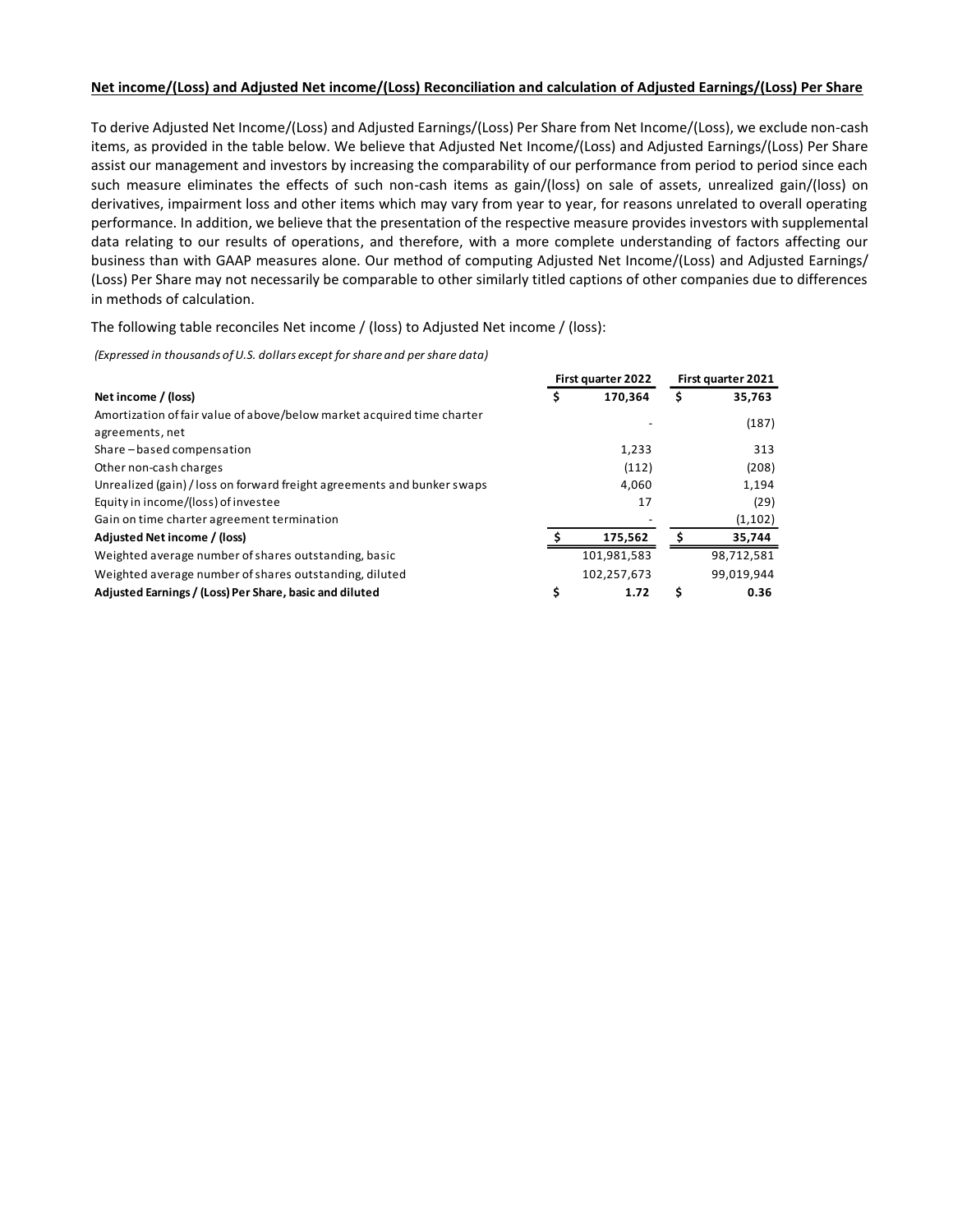# **Voyage Revenues to Daily Time Charter Equivalent ("TCE") Reconciliation**

# (*In thousands of U.S. Dollars, except for TCE rates)*

|                                                  |   | First quarter<br>2022 | First quarter 2021 |           |  |
|--------------------------------------------------|---|-----------------------|--------------------|-----------|--|
| Voyage revenues                                  | S | 360,883               | \$                 | 200,467   |  |
| Less:                                            |   |                       |                    |           |  |
| Voyage expenses                                  |   | (53, 404)             | \$                 | (40, 052) |  |
| Charter-in hire expense                          |   | (4, 012)              | \$                 | (2,943)   |  |
| Realized gain/(loss) on FFAs/bunker swaps        |   | 1,437                 | \$                 | (891)     |  |
| Amortization of fair value of below/above market |   |                       | \$                 | (187)     |  |
| acquired time charter agreements, net            |   |                       |                    |           |  |
| Time Charter equivalent revenues                 |   | 304,904               | S                  | 156,394   |  |
|                                                  |   |                       |                    |           |  |
| Available days                                   |   | 11,126                | \$                 | 10,115    |  |
| Daily Time Charter Equivalent Rate ("TCE")       | Ś | 27,405                | \$                 | 15,462    |  |

# **Daily Net Cash G&A expenses per vessel Reconciliation**

# (*In thousands of U.S. Dollars, except for daily rates)*

|                                        | First quarter 2022 |   | First quarter 2021 |
|----------------------------------------|--------------------|---|--------------------|
| General and administrative expenses    | 8,765              | Ş | 7,297              |
| Plus:                                  |                    |   |                    |
| Management fees                        | 4,839              |   | 4,667              |
| Less:                                  |                    |   |                    |
| Share-based compensation               | (1, 233)           |   | (313)              |
| Other non-cash charges                 | 112                |   | 208                |
| <b>Net Cash G&amp;As expenses</b>      | 12,483             |   | 11,859             |
|                                        |                    |   |                    |
| Ownership days                         | 11,520             |   | 10,737             |
| Charter-in days                        | 199                |   | 175                |
| Daily Net Cash G&A expenses per vessel | 1,065              |   | 1,087              |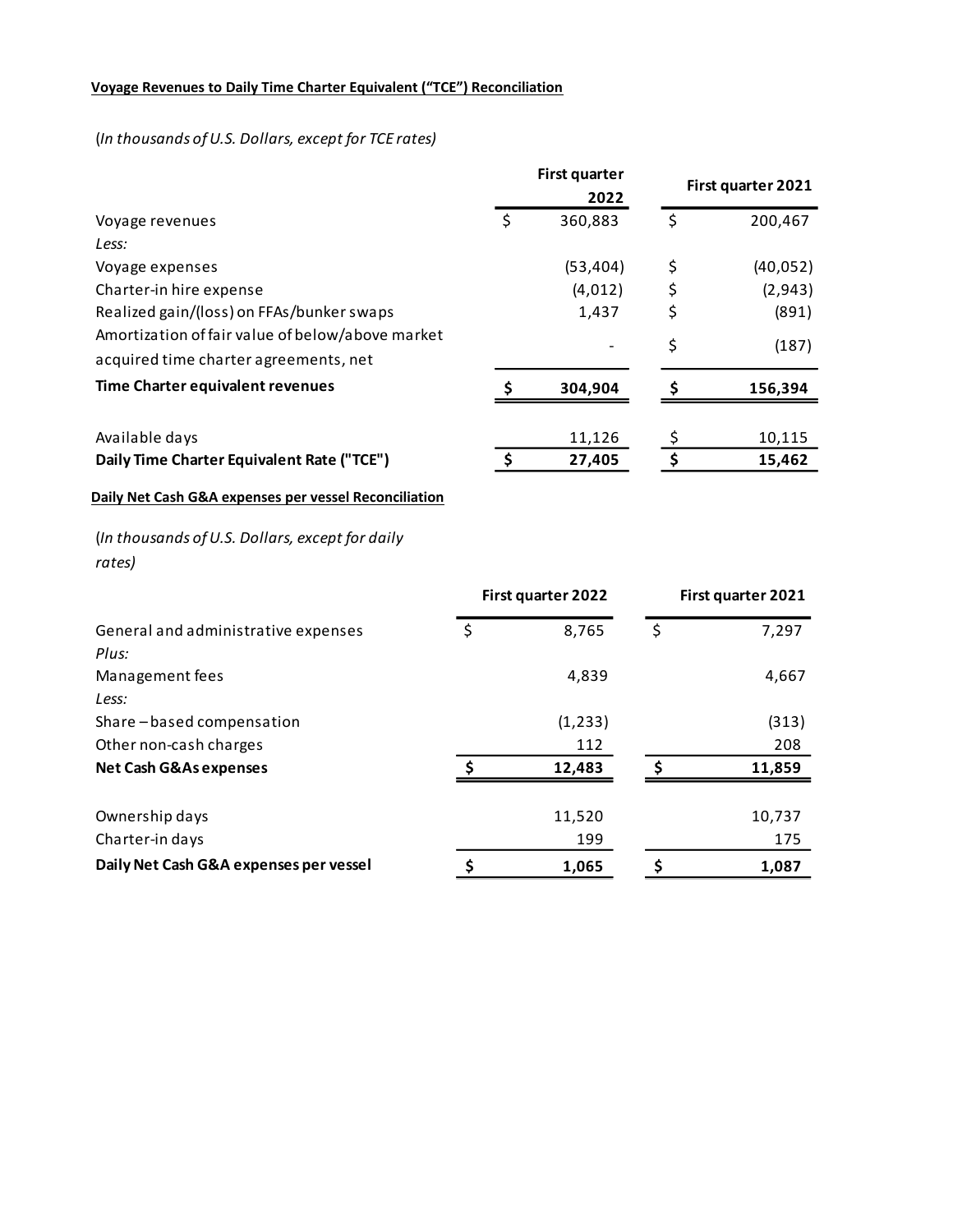#### **Conference Call details:**

Our management team will host a conference call to discuss our financial results on Wednesday, May 25, 2022 at 11:00 a.m., Eastern Time (ET).

Participants should dial into the call 10 minutes before the scheduled time using the following numbers: 1(877) 553-9962 (US Toll Free Dial In), 0(808) 238-0669 (UK Toll Free Dial In) or + (44) (0) 2071 928 592 (Standard International Dial In). Please quote "Star Bulk."

#### **Slides and audio webcast:**

There will also be a live, and then archived, webcast of the conference call and accompanying slides, available through our website. To listen to the archived audio file, visit our website www.starbulk.com and click on Events & Presentations. Participants to the live webcast should register on the website approximately 10 minutes prior to the start of the webcast. The content on our website or in our conference call is not incorporated by reference into this release.

#### **About Star Bulk**

Star Bulk is a global shipping company providing worldwide seaborne transportation solutions in the dry bulk sector. Star Bulk's vessels transport major bulks, which include iron ore, minerals and grain, and minor bulks, which include bauxite, fertilizers and steel products. Star Bulk was incorporated in the Marshall Islands on December 13, 2006 and maintains executive offices in Athens, New York, Limassol, Singapore and Germany. Its common stock trades on the Nasdaq Global Select Market under the symbol "SBLK". Star Bulk operates a fleet of 128 vessels, with an aggregate capacity of 14.1 million dwt, consisting of 17 Newcastlemax, 22 Capesize, 2 Mini Capesize, 7 Post Panamax, 41 Kamsarmax, 2 Panamax, 20 Ultramax and 17 Supramax vessels with carrying capacities between 52,425 dwt and 209,529 dwt.

#### **Forward-Looking Statements**

Matters discussed in this press release may constitute forward looking statements. The Private Securities Litigation Reform Act of 1995 provides safe harbor protections for forward-looking statements in order to encourage companies to provide prospective information about their business. Forward-looking statements include statements concerning plans, objectives, goals, strategies, future events or performance, and underlying assumptions and other statements, which are other than statements of historical facts.

We desire to take advantage of the safe harbor provisions of the Private Securities Litigation Reform Act of 1995 and is including this cautionary statement in connection with this safe harbor legislation. Words such as, but not limited to, "believe," "expect," "anticipate," "estimate," "intend," "plan," "targets," "projects," "likely," "would," "could," "should," "may," "forecasts," "potential," "continue," "possible" and similar expressions or phrases may identify forward-looking statements.

The forward-looking statements in this press release are based upon various assumptions, many of which are based, in turn, upon further assumptions, including without limitation, examination by our management of historical operating trends, data contained in our records and other data available from third parties. Although we believe that these assumptions were reasonable when made, because these assumptions are inherently subject to significant uncertainties and contingencies which are difficult or impossible to predict and are beyond our control, we cannot assure you that we will achieve or accomplish these expectations, beliefs or projections.

In addition to these important factors, other important factors that, in our view, could cause actual results to differ materially from those discussed in the forward-looking statements include general dry bulk shipping market conditions, including fluctuations in charter rates and vessel values; the strength of world economies; the stability of Europe and the Euro; fluctuations in currencies, interest rates and foreign exchange rates, and the impact of the discontinuance of the London Interbank Offered Rate for US Dollars, or LIBOR, after June 30, 2023 on any of our debt referencing LIBOR in the interest rate; business disruptions due to natural disasters or other disasters outside our control, such as the ongoing global outbreak of the novel coronavirus ("COVID-19"); the length and severity of epidemics and pandemics, including COVID-19 and its impact on the demand for seaborne transportation in the dry bulk sector; changes in supply and demand in the dry bulk shipping industry, including the market for our vessels and the number of newbuildings under construction; the potential for technological innovation in the sector in which we operate and any corresponding reduction in the value of our vessels or the charter income derived therefrom; changes in our operating expenses, including bunker prices, dry docking, crewing and insurance costs; changes in governmental rules and regulations or actions taken by regulatory authorities; potential liability from pending or future litigation and potential costs due to environmental damage and vessel collisions; the impact of increasing scrutiny and changing expectations from investors, lenders, charterers and other market participants with respect to our Environmental, Social and Governance practices; general domestic and international political conditions or events, including "trade wars" and the recent conflicts between Russia and Ukraine; the impact on our common shares and reputation if our vessels were to call on ports located in countries that are subject to restrictions imposed by the U.S. or other governments; potential physical disruption of shipping routes due to accidents, climate-related (acute and chronic), political events, public health threats, international hostilities and instability, piracy or acts by terrorists; the availability of financing and refinancing; the failure of our contract counterparties to meet their obligations; our ability to meet requirements for additional capital and financing to grow our business; the impact of our indebtedness and the compliance with the covenants included in our debt agreements; vessel breakdowns and instances of off-hire; potential exposure or loss from investment in derivative instruments; potential conflicts of interest involving our Chief Executive Officer, his family and other members of our senior management and our ability to complete acquisition transactions as and when planned. Please see our filings with the Securities and Exchange Commission for a more complete discussion of these and other risks and uncertainties. The information set forth herein speaks only as of the date hereof, and the Company disclaims any intention or obligation to update any forward‐looking statements as a result of developments occurring after the date of this communication.

#### **Contacts**